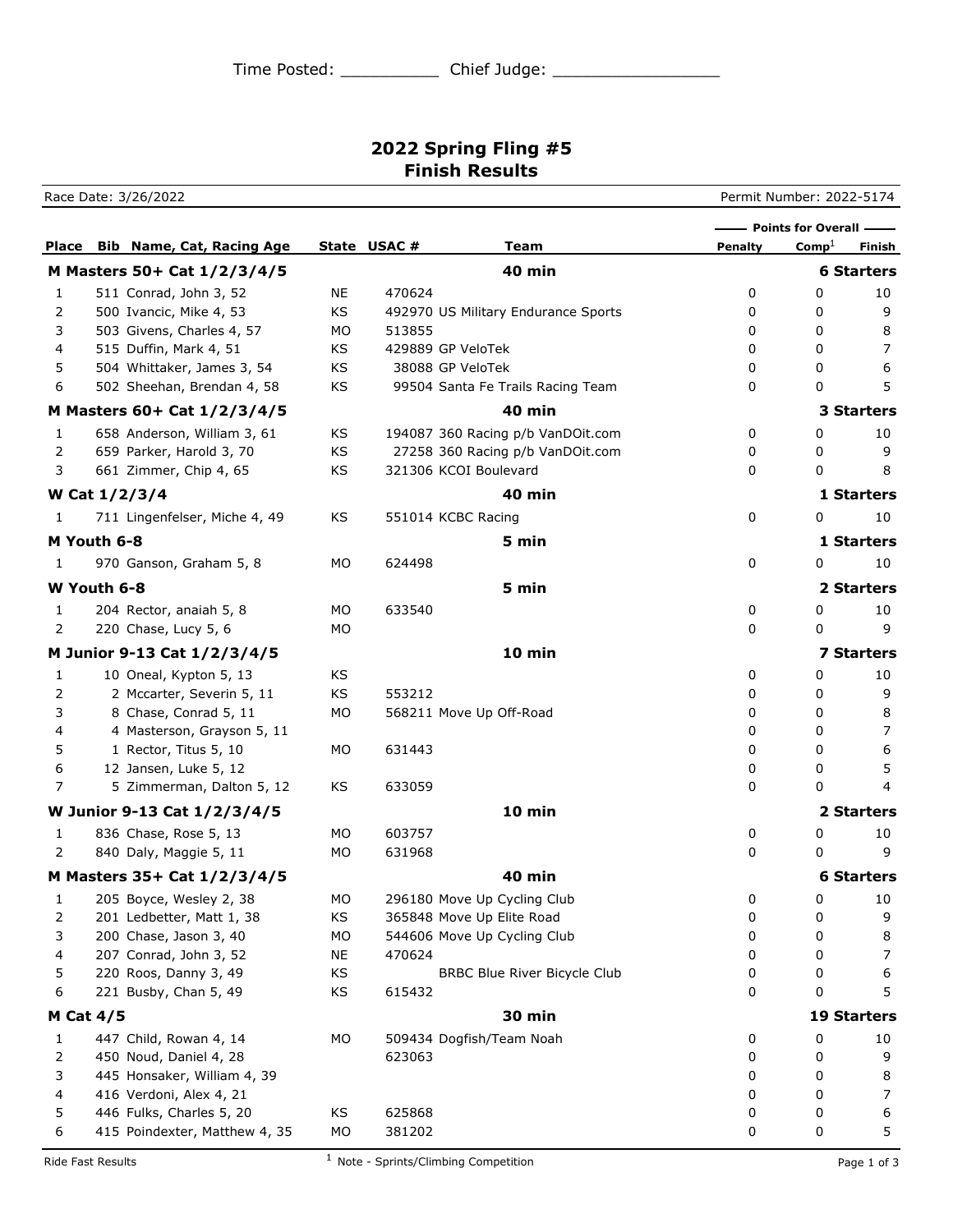## **2022 Spring Fling #5 Finish Results**

Race Date: 3/26/2022 **Permit Number: 2022-5174** 

|                      |  |                                  |    |             |                                     | - Points for Overall - |                   |                    |
|----------------------|--|----------------------------------|----|-------------|-------------------------------------|------------------------|-------------------|--------------------|
| Place                |  | <b>Bib Name, Cat, Racing Age</b> |    | State USAC# | <b>Team</b>                         | Penalty                | Comp <sup>1</sup> | Finish             |
| <b>M Cat 4/5</b>     |  |                                  |    |             | <b>30 min</b>                       |                        |                   | <b>19 Starters</b> |
| 7                    |  | 440 Arpin, James 4, 31           | KS |             | 466478 BRBC Blue River Bicycle Club | 0                      | 0                 | 4                  |
| 8                    |  | 403 Rector, Caleb 4, 39          | MO |             | 257088 Bicycle Shack Racing         | 0                      | 0                 | 3                  |
| 9                    |  | 426 Meinholdt, Jason 4, 37       | KS |             | 606820 GP Velotek                   | 0                      | 0                 | 2                  |
| 10                   |  | 438 O'neal, Tyler 5, 36          | KS | 575667      |                                     | 0                      | 0                 | 1                  |
| <b>DNP</b>           |  | 407 Weir, Lincoln 4, 14          | MO | 538014      |                                     | 0                      | 0                 | 1                  |
| <b>DNP</b>           |  | 409 skinner, christian 5, 27     | MO | 632402      |                                     | 0                      | 0                 | 1                  |
| <b>DNP</b>           |  | 411 Mccarter, Dallas 4, 41       |    | 552589      |                                     | 0                      | 0                 | 1                  |
| <b>DNP</b>           |  | 430 O'leary, Wyatt 5, 20         | KS |             |                                     | 0                      | 0                 | 1                  |
| <b>DNP</b>           |  | 441 Wilson, Michael 5, 35        | KS | 625322      |                                     | 0                      | 0                 | 1                  |
| <b>DNP</b>           |  | 443 Smith, Zacharias 5, 31       |    |             |                                     | 0                      | 0                 | 1                  |
| <b>DNP</b>           |  | 448 Dahlke, Matthew 4, 36        | CO |             | The Fix Studio                      | 0                      | 0                 | 1                  |
| <b>DNP</b>           |  | 449 Trubiroha, Juraj 5, 45       | KS |             | 518680 Localcycling.com             | 0                      | 0                 | 1                  |
| <b>DNF</b>           |  | 414 Givens, Charles 4, 57        | MO | 513855      |                                     | 0                      | 0                 | 1                  |
| <b>M Cat 3/4</b>     |  |                                  |    |             | <b>45 min</b>                       |                        |                   | <b>24 Starters</b> |
| 1                    |  | 356 Child, Asa 3, 17             | MO |             | 509433 Dogfish/Team Noah            | 0                      | 0                 | 10                 |
| 2                    |  | 304 Nugent, Christopher 3, 33    |    | 607905      |                                     | 0                      | 0                 | 9                  |
| 3                    |  | 341 Kuzminski, Scott 3, 39       | NE | 144427      |                                     | 0                      | 0                 | 8                  |
| 4                    |  | 303 Laidlaw, Jason 3, 43         | KS | 425041      |                                     | 0                      | 0                 | $\overline{7}$     |
| 5                    |  | 359 Dolan, Christopher 3, 33     | CO | 498511      |                                     | 0                      | 0                 | 6                  |
| 6                    |  | 301 Davidson, Daniel 3, 25       | MO | 600492      |                                     | 0                      | 0                 | 5                  |
| 7                    |  | 350 Hendricks, Chris 3, 47       | MO |             | 593373 Quantum Racing Development   | 0                      | 0                 | 4                  |
| 8                    |  | 357 Child, Orion 3, 19           | MO |             | 509431 Dogfish/Team Noah            | 0                      | 0                 | 3                  |
| <b>DNP</b>           |  | 305 Rector, Caleb 4, 39          | MO |             | 257088 Bicycle Shack Racing         | 0                      | 0                 | 1                  |
| <b>DNP</b>           |  | 309 Waggoner, Trevor 3, 41       | ΚS |             | 383182 GP VeloTek                   | 0                      | 0                 | 1                  |
| <b>DNP</b>           |  | 314 Poindexter, Matthew 4, 35    | MO | 381202      |                                     | 0                      | 0                 | 1                  |
| <b>DNP</b>           |  | 317 Wilson, Kurt 3, 50           | MO |             | 333590 KCBC Racing                  | 0                      | 0                 | 1                  |
| <b>DNP</b>           |  | 318 Wilson, Lynn 1, 48           | MO |             | 364981 KCBC Racing                  | 0                      | 0                 | 1                  |
| <b>DNP</b>           |  | 320 Knight, Shawn 3, 51          | KS |             | 290426 KCBC Racing                  | 0                      | 0                 | 1                  |
| <b>DNP</b>           |  | 337 Navarro, Alfredo 4, 46       |    |             |                                     | 0                      | 0                 | 1                  |
| <b>DNP</b>           |  | 339 Arpin, James 4, 31           | KS |             | 466478 BRBC Blue River Bicycle Club | 0                      | 0                 | 1                  |
| <b>DNP</b>           |  | 344 Fuentes, Yoan 5, 37          | KS |             |                                     | 0                      | 0                 | 1                  |
| <b>DNP</b>           |  | 353 Roos, Danny 3, 49            | KS |             | <b>BRBC Blue River Bicycle Club</b> | 0                      | 0                 | 1                  |
| <b>DNP</b>           |  | 355 Tigert, Dan 3, 35            |    |             |                                     | 0                      | 0                 | 1                  |
| <b>DNP</b>           |  | 358 Oviedo, Giovanni 5, 47       | KS |             |                                     | 0                      | 0                 | 1                  |
| <b>DNP</b>           |  | 361 Kim, Edward 3, 31            | MO |             | 353032 CycleX Racing                | 0                      | 0                 | 1                  |
| <b>DNF</b>           |  | 342 Verdoni, Alex 4, 21          |    |             |                                     | 0                      | 0                 | 1                  |
| <b>DNF</b>           |  | 354 Honsaker, William 4, 39      |    |             |                                     | 0                      | 0                 | 1                  |
| <b>DNF</b>           |  | 362 Castro, James 5, 52          |    | 620145      |                                     | 0                      | 0                 | 1                  |
| <b>DNS</b>           |  | 360 Lowe, Alan 3, 27             | MO |             |                                     | 0                      | 0                 | 0                  |
| W Cat 4/Novice Cat 5 |  |                                  |    |             | 20 min                              |                        |                   | 3 Starters         |
| 1                    |  | 804 Lingenfelser, Miche 4, 49    | KS |             | 551014 KCBC Racing                  | 0                      | 0                 | 10                 |
| 2                    |  | 800 Bontrager, Rachael 4, 29     | KS |             | 571438 Rocket City Velosport        | 0                      | 0                 | 9                  |
| 3                    |  | 803 Zimmerman, Angela 5, 46      |    |             |                                     | 0                      | 0                 | 8                  |
|                      |  | <b>M Novice Cat 5</b>            |    |             | 20 min                              |                        |                   | <b>7 Starters</b>  |
|                      |  |                                  |    |             |                                     |                        |                   |                    |
| 1                    |  | 569 O'neal, Tyler 5, 36          | KS | 575667      |                                     | 0                      | 0                 | 10                 |
| 2                    |  | 573 Smith, Zacharias 5, 31       |    |             |                                     | 0                      | 0                 | 9                  |